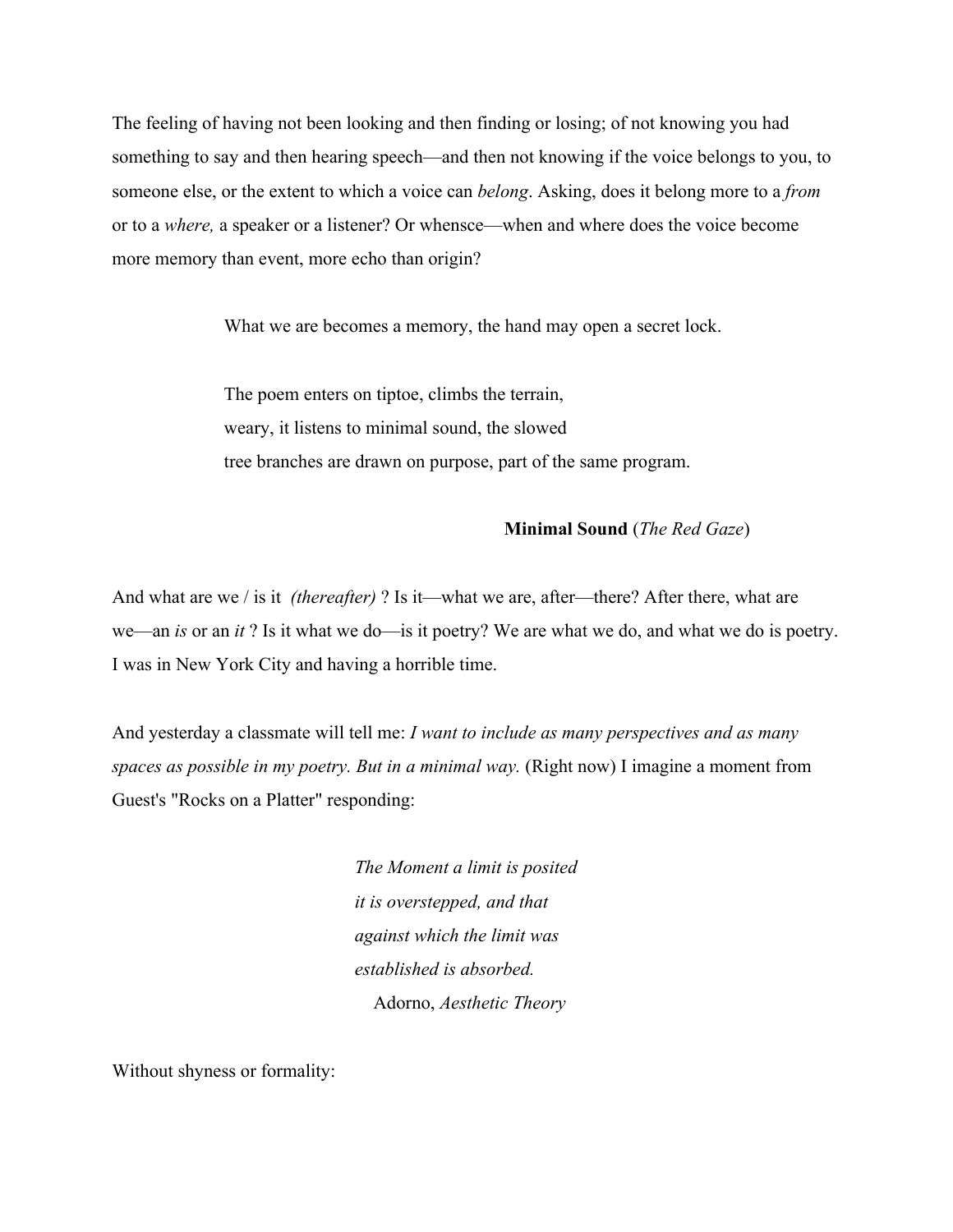"a gesture of *allowing oneself time"*

Remember how starry it arrives the hope of another idiom, beheld that blush of inexactitude, and the furor, it will return to you, flotsam blocked out.

compose, like Schoenberg, *poem* music

"robustly"

"flotsam of the world of appearances" drifting by and out of the picture,

where the throne disappears . . .

**IV** (*Rocks on a Platter*)

So visiting bookstores is the only thing I've ever enjoyed doing in NYC, which feels like too much of an anachronism in 2017—when the facts point towards the obsolescence of the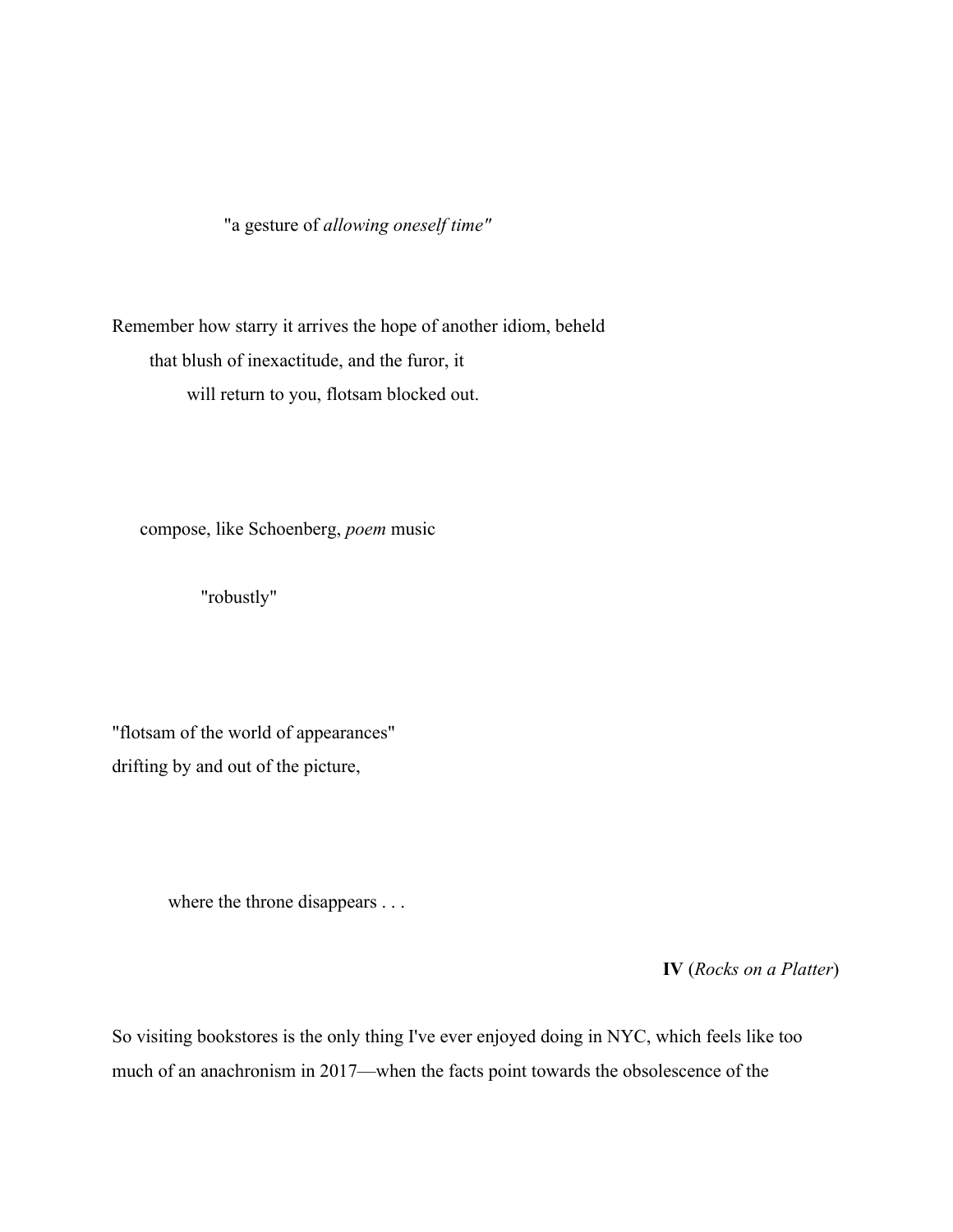bookform and my desires to universal access to literature. *(In a likeness):* later in the hotel room that night Ryan teaches me how to use the *I Ching* using <http://www.ichingonline.net/>after leafing through Guest together. John Cage, John Ashbery, and other men are (rightfully) talked over—not about.

> Light strikes light father strike light stroke Light strike father stroke light strike stroke Father light strike light strikes light stroke

> > (from *I Ching*)

I tell my other classmate, the would-be poet Tali, after confessing to being more of a maximalist than a minimalist, that I don't see a difference between the two but appreciate the importance of such a distinction. Not only am I thinking about the mini/maxi-malist qualities of Guest, but Lispector:

Between two musical notes there exists another note, between two facts there exists another fact, between two grains of sand, no matter how close together they are, there exists an interval of space, there exists a sensing between sensing—in the interstices of primordial matter there is the mysterious, fiery line that is the world's breathing, and the world's continual breathing is what we hear and call silence.

&

Hell is my maximum.

(from *The Passion According to G.H*)

When believing fails, trips to the big city are mostly horrible because no matter how much time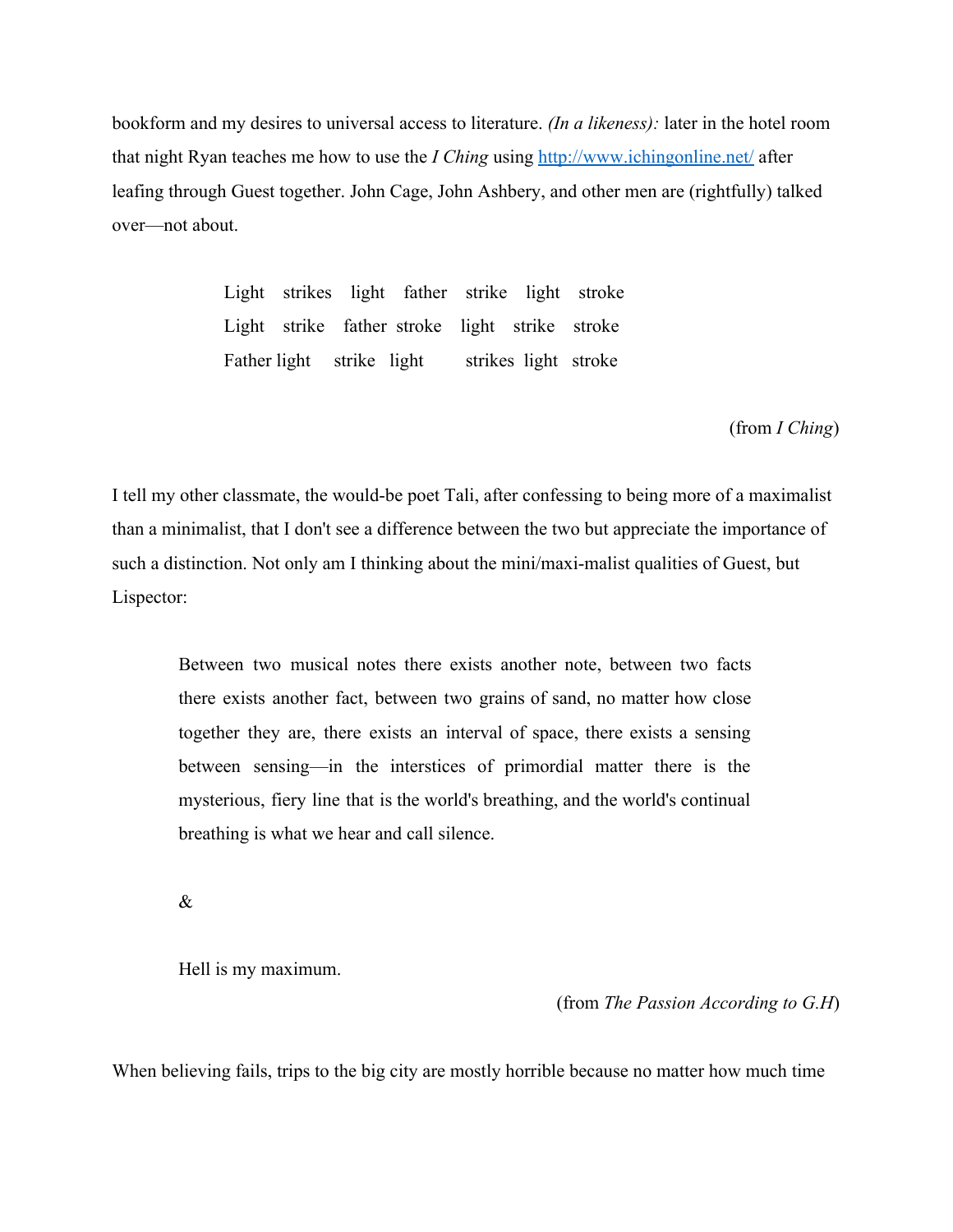one spends walking*searching*, and no matter with how much love for the surrealism of the scum of searching one walks, there are so many buildings and none of them belong to us. And when it rains the event is easier to believe if you imagine everyone above you is crying than there being real precipitation. And when / the sky / at night / is clear / one is / aware // more of all / the absence / all / the loss; one remembers

> [...] words like 'many loves' come forward the surprise of white stars

[But now]

Many loves changes to many times falling into the day's lucid marshes

a tap on the shoulder or a first grasping that object full of sparks

the wilderness untangled by it.

The fierceness with which it forged its memory, its daylight, its absence.

## from **The Luminous** (*If So, Tell Me*)

Last week the combined military forces of Russia and Syria reclaimed the Palmyra ruins from ISIS control for the second time. "The Türler Losses" (a poem about *losing* the objects we use to *keep* time), written almost forty years ago, continues to interact with the world: it pointed me to a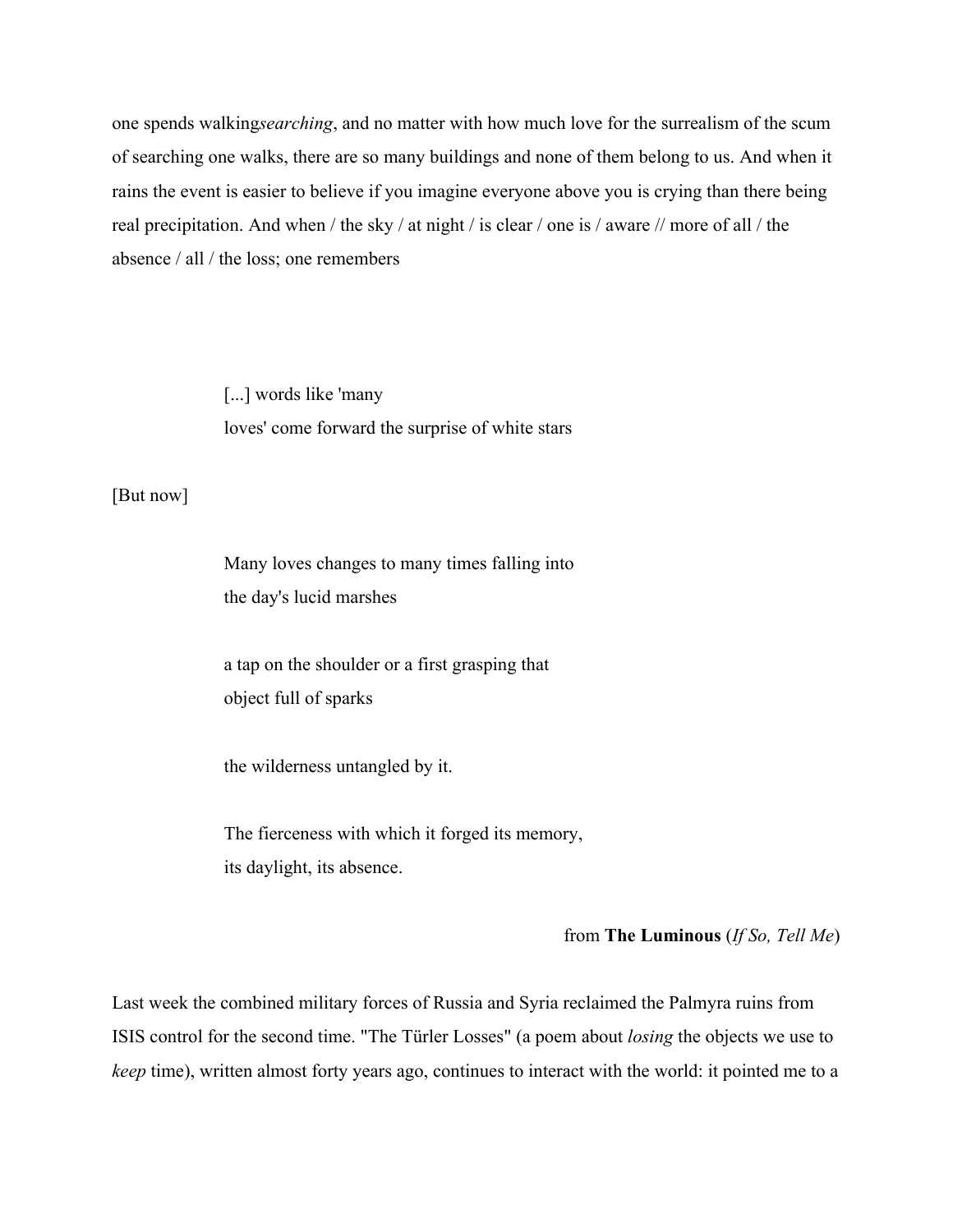*real* place undergoing *real* changes that I had otherwise been neglecting. Guest writes:

Türler patterns distinct as Palmyra ruins

Here it is both the aesthetic and mechanical patterns of an object that keeps time compared with the weathered architecture that keeps—contains—history. The difference between what was "distinct" then and what is "distinct" now defines our moment; the poem—reading and following the poem—helps construct an understanding about reality. And later:

Substantial contents alert in tombs. Presences.

As loss is absence.

[...]

Moving into elsewhere music moves us to boulders. These columns. Shadows secure in thunder. As boats move thick against water forests contained by sky. These are contents. Loss gropes towards its vase. Etching the way. Drawing horses around the Etruscan rim.

There is a quality of making that is remembering—preserving. The ruins have been preserved virtually *here*; they have also been preserved *here* (above) and *here* and *here—*because a friend of mine *believes* that objects possess a kind of phenomenological life we as yet do not understand or appreciate,

The light is not idle, it is full of rapid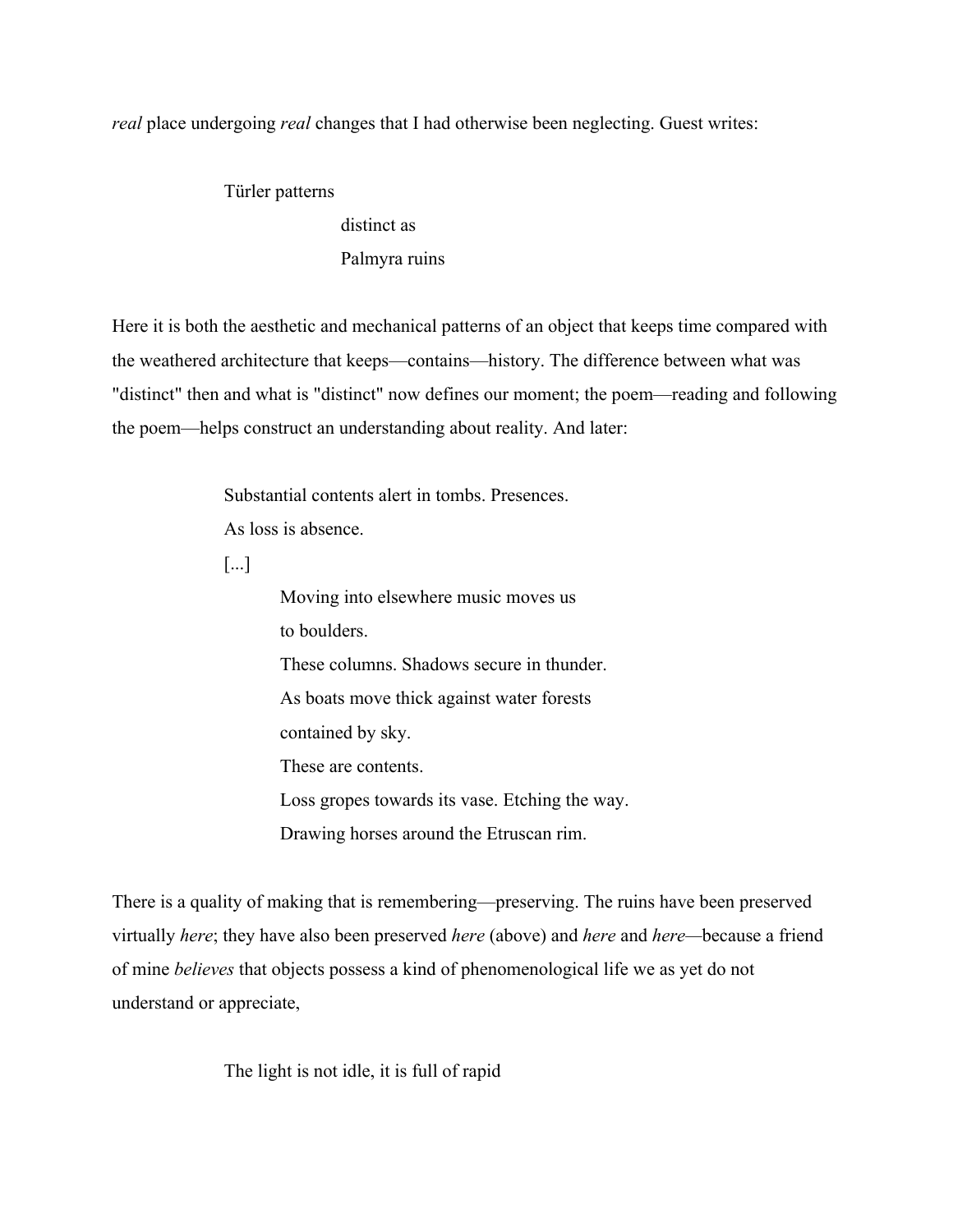changes we can call voyages if we like, moving from room to room. How representative of us this thoughtful weather that has travelled the water to reach us, the touch of a certain side of the skin where we open the window.

Our eyes are viewing monuments constantly, the angry sculpture of the facade it is also a journey to the center where the rock is uncut.

from **Direction** (*The Blue Stairs*)

In the New York bookstore—*This elaborate structure around the text* ("Doubleness")*—* I decided to spend the last of my American currency on one book; I was definitely looking for something that had anything to do with Frank. Then *a single column* announced itself to my eye to speak against the obsolescence of such discovery: on the shelf of the structure around the text I found a life—Barbara's life—a life yet to be appreciated to the degree that it deserves. On this unfortunate and upsetting oversight, Maggie Nelson writes:

> None of the full-length considerations of the school to appear thus far—David Lehman's *The Last Avant-Garde: The Making of the New York School of Poets,* William Watkin's *In the Process of Poetry: The New York School and the Avant-Garde,* and Geoff Ward's *Statutes of Liberty: The New York School of Poets*—offers a feminist perspective, and none includes Barbara Guest (the only first-generation female poet) as a principal subject of interest.

> > (*Women, The New York School, and Other True Abstractions,* xv*)*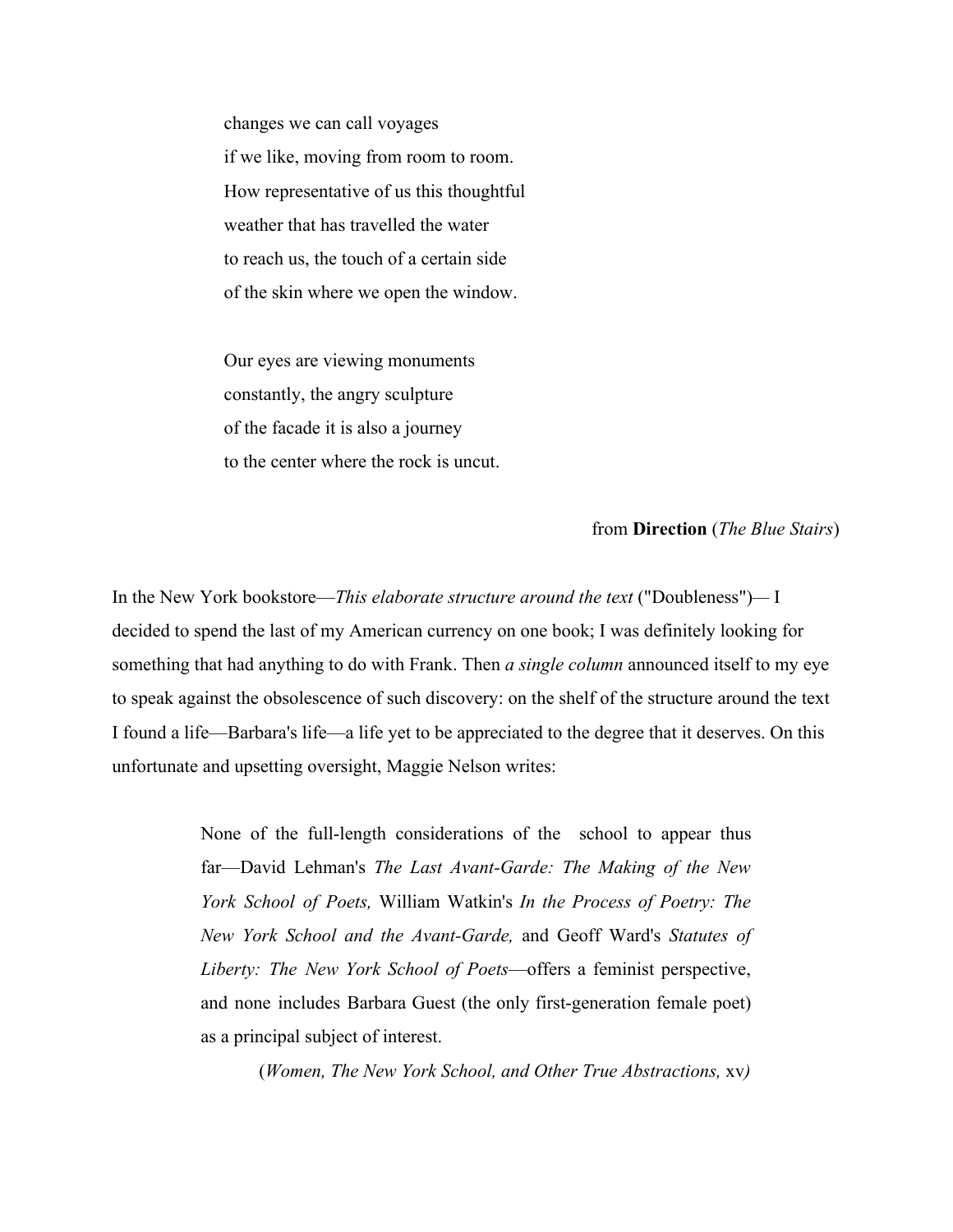Upon opening the book I am immediately drawn in by Guest's proclamations that, beyond "[invoking] the unseen" (xvii),

> The most important act of a poem is to reach further than the page so that we are aware of another aspect of the art....What we are setting out to do is to *delimit* the work of art, so that it appears to have *no beginning and no end*, *so that it overruns the boundaries of the poem on the page.* (*Forces of Imagination,* 100)

I then open it randomly and do indeed find a poem dedicated to Frank—or his refrigerator—I can't remember; obviously I leave with the book, and what I have found and kept is a body of work so large I am not at this point able to even process all of it, let alone honourably write about it.

Nelson, addressing the idea that the poets of the New York School represented the last true avant-garde—the reason, perhaps, why I and many others continue to search for writings by and writings on O'hara, Ashbery, Schulyer, and Koch without knowing virtually anything about Guest or others:

> ...one might fairly ask why such a bell tolls for the American avant-garde precisely at the cultural moment of the triple "liberations" of the civil rights movement, the women's movement, and the gay/lesbian movement, and the consequent rise to prominence of art from these corners. To declare the death of an art form—or of the civic value of the academy, for that matter—just as its demographics and fields of interest undergo a profound and hard-won diversification—strikes me as deeply troubling.

(*Women, The New York School, and Other True Abstractions,*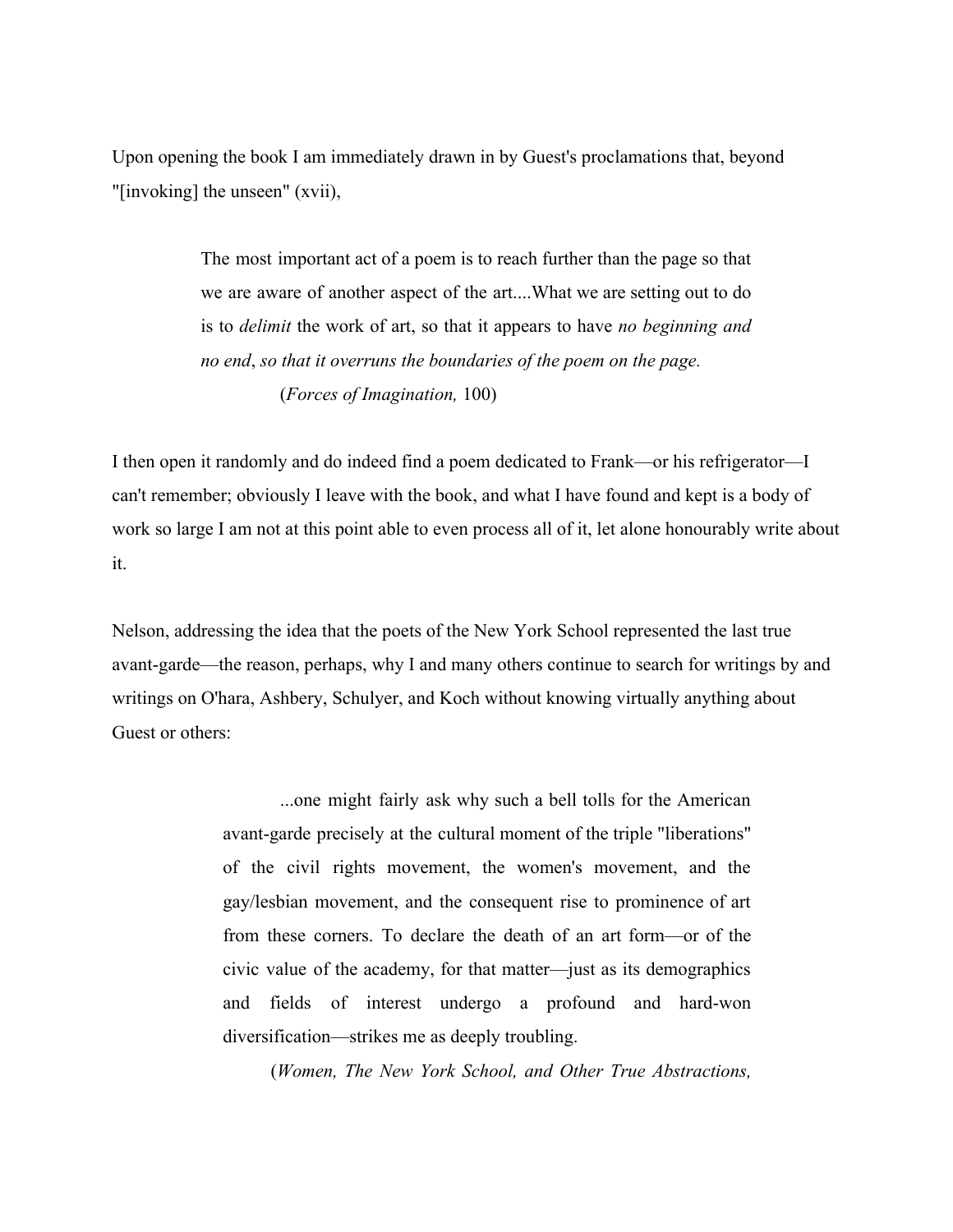xxiii*)*

Images of the fifth edition of *Yugen 5,* 1959:

[insert images]

The importance of celebrating, revising, and continuing to use the forces of the imagination cannot be overstated (ever, but especially) in times when what has been formerly thought impossible continues to announce itself as possible—as *happening*. Such an emphasis—as is everywhere in the poetry of Barbara Guest—falls directly (as if there is anything else) on our reality.

> Cloud fields change into furniture furniture metamorphizes into fields an emphasis falls on reality.

[...]

In her words this force has "a disruptive and capricious power". It is tempting, for the political reader, upon reading the word "disruptive", to expect poems capable of collapsing our most undesirable economic and social superstructures faster than some believe thermite capable of liquefying steel beams. And in the word "capricious", the sensitive or perhaps bi-polar reader might expect poems that mirror an increasingly bi-polar reality, or they may find poems that appear, short of being able to speak and agree with each other, barely harmonize in and of themselves. The initial disappointment or confusion of these readers, if sat with and allowed to breathe, will identify—locate—its *ideal* object in the inverse that the *silent revision* of time offers.

I was envious of fair realism.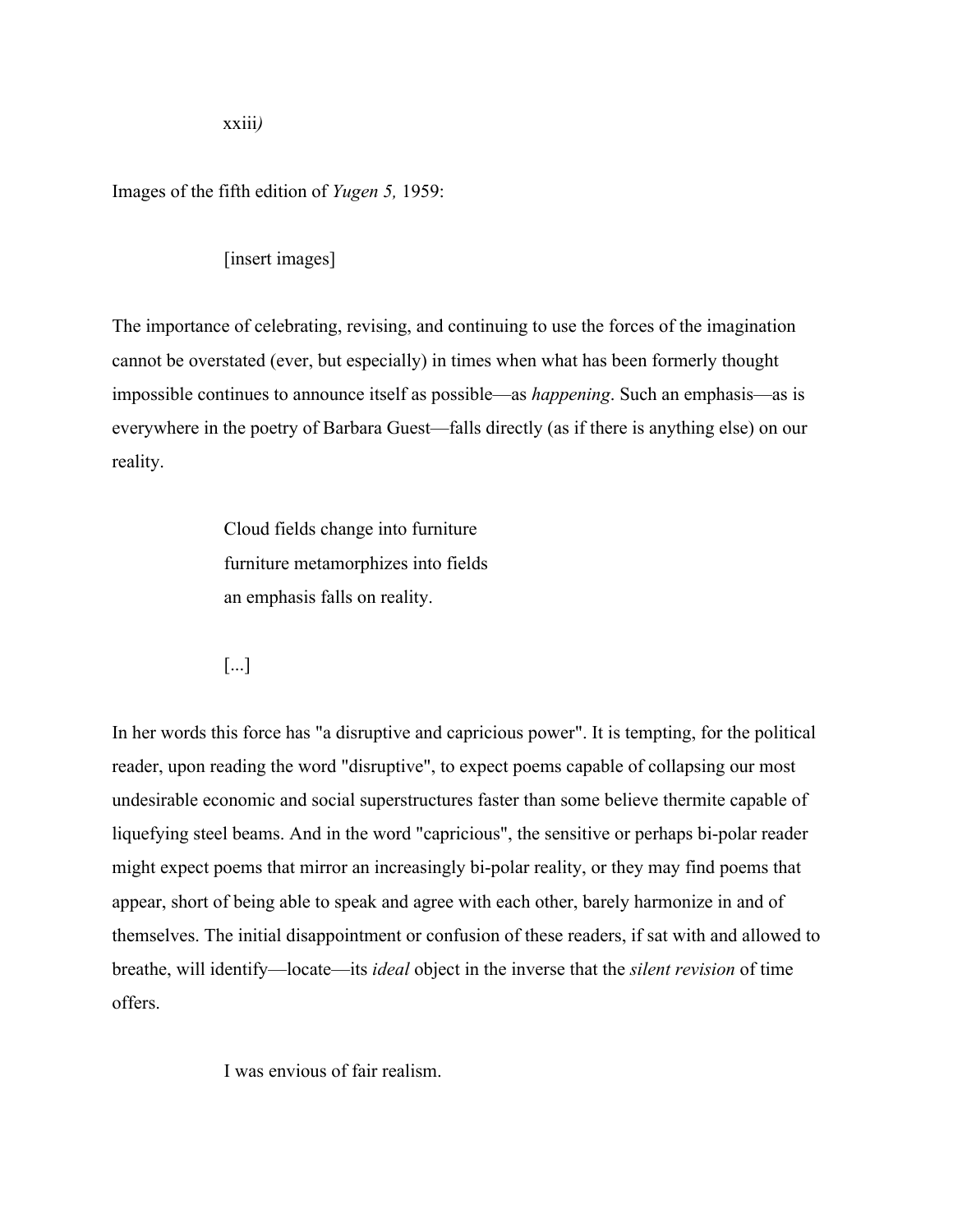I desired sunrise to revise itself as apparition, majestic in evocativeness. two fountains traced nearby on a lawn . . . .

you recall treatments of "being" and "nothingness" illuminations apt to appear from variable directions they are orderly as motors floating on the waterway, so silence is pictorial when silence is real.

[...]

Guest's poems are, all at once, incendiary bodies of water composed like the music John Cage thinks only a city capable of making that apperceive history, philosophy, and art as organs of one entity that does not begin or end, is never the same, and will never make sense. There is in fact virtue in this absence of sense.

> The wall is more real than shadow or that letter composed of calligraphy each vowel replaces a wall

a costume taken from space donated by walls...

These metaphors may be apprehended after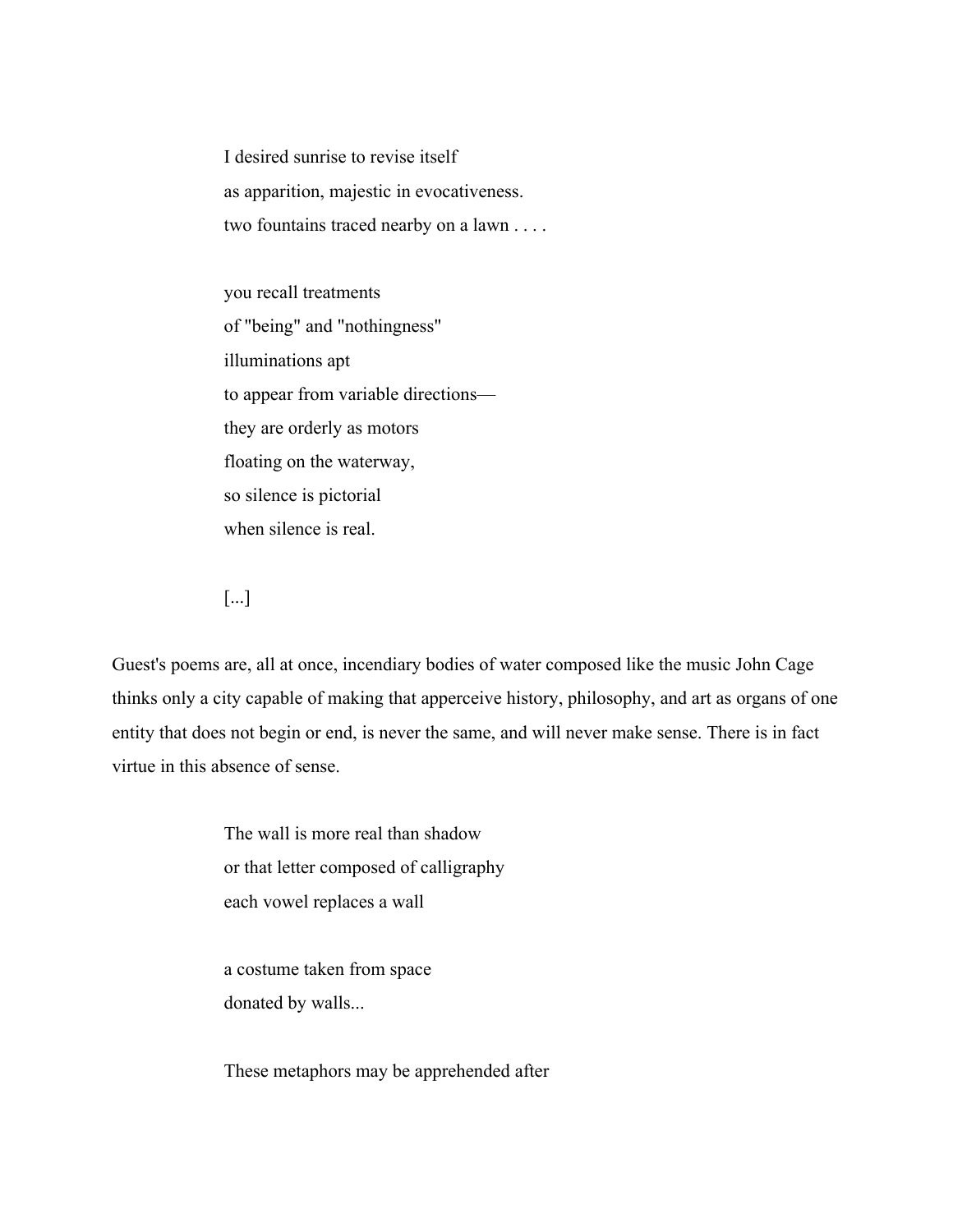they have brought their dogs and cats born on roads near willows,

willows are not real trees they entangle us in looseness, the natural world spins in green.

[...]

Such a fact is true also for those in search of a measure or rule for the capacity of poetry to affect reality. The difference between any given impetus and impact, any beginning and end—these being particular moments—is not only questioned by Guest but often transcended beautifully: an ascent-towards that is not *a* moment but *the* moment:

> A column chosen from distance mounts into the sky while the font is classical,

they will destroy the disturbed font as it enters modernity and is rare . . . .

The necessary idealizing of your reality is part of the search, the journey where two figures embrace

# from **An Emphasis Falls on Reality** (*Fair Realism*)

The figures are subjects, objects, moments and places—embraced as a totality not in a moment we approach and reach but in the infinite moment of approaching and reaching.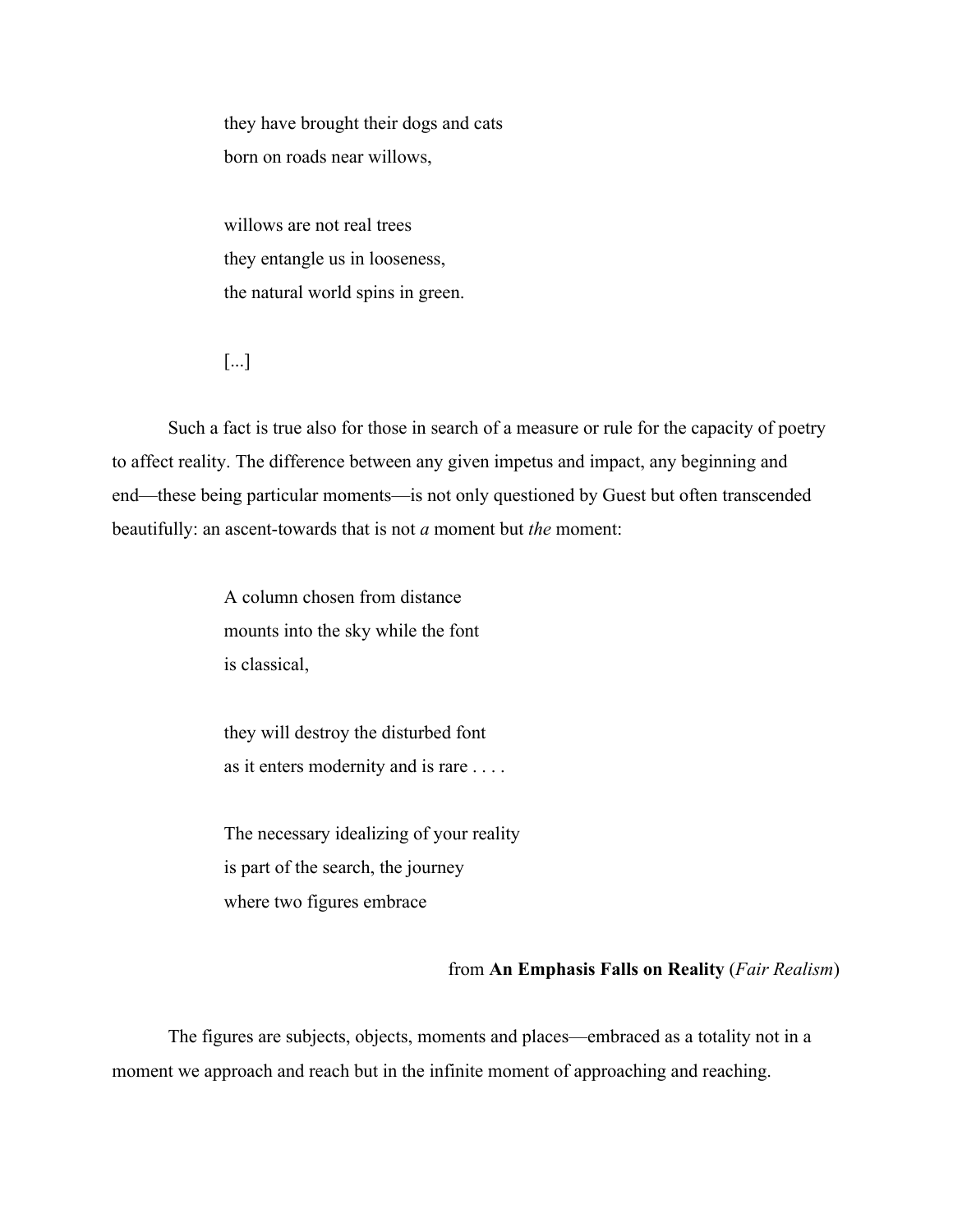The advice I give to Tali I give while thinking of Guest. I say: *play with space, with empty space, with (un)limited space. fill the spaces with voices and play with how honest or intentional you are about your space and its voices. about who or what is talking about.* I didn't say all of this then but I say all of this now, and like then with the difference between isms, now with *here* and *then* and *there* and *now.*

In a cabin north of Montreal, receiving a special lecture on Paradise Lost, receiving yet another explanation of how and why iambic pentameter works, how and why deviating from form emphasizes significance, the philosopher's partner—a poet who I wish was talking more than the philosopher—says that contemporary poets no longer think about meter but music; she recalls being in workshops where fellow poets expressed a need for a word with a certain beat or sound; my copy of Guest rests on the couch beside them, and about 3/5 of a full measure through the book Guest's "Musicality"—a poem in which the use-value of words is explored instead of their exchange-value; in which the paper sings and is painted upon by the ear of the reader. Meanwhile, "Satan is speaking from the perspective of the [eye]"—on which the feminine ending, falls

The wave of building murmur

fetid slough from outside

a brown mouse a tree mouse.

 two trees leaning forward the thick new-made emptiness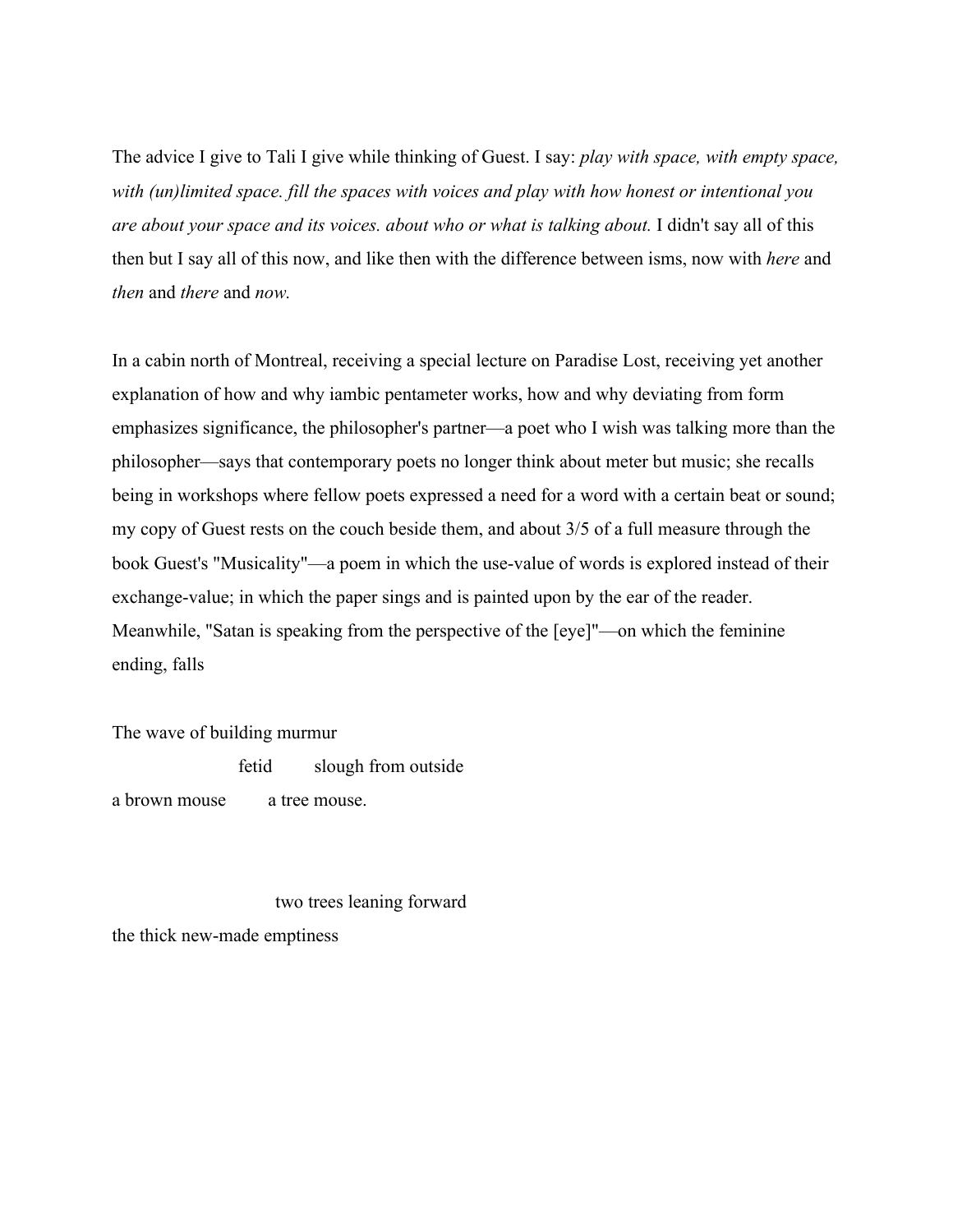Naturalism.

 Hanging apples half notes in the rhythmic ceiling red flagged rag clefs

notational margins

the unfinished

cloudburst

a barrel cloud fallen from the cyclone truck they hid under a table the cloud

with menacing disc

from *Musicality*

We do an erasure exercise because the poet has brought Ronald Johnson's *Radi Os* with her. Having just finished reading *ARK* I am thrilled by the coincidence—which is just another word for providence—and try to channel both Guest and Johnson, producing, from Satan's first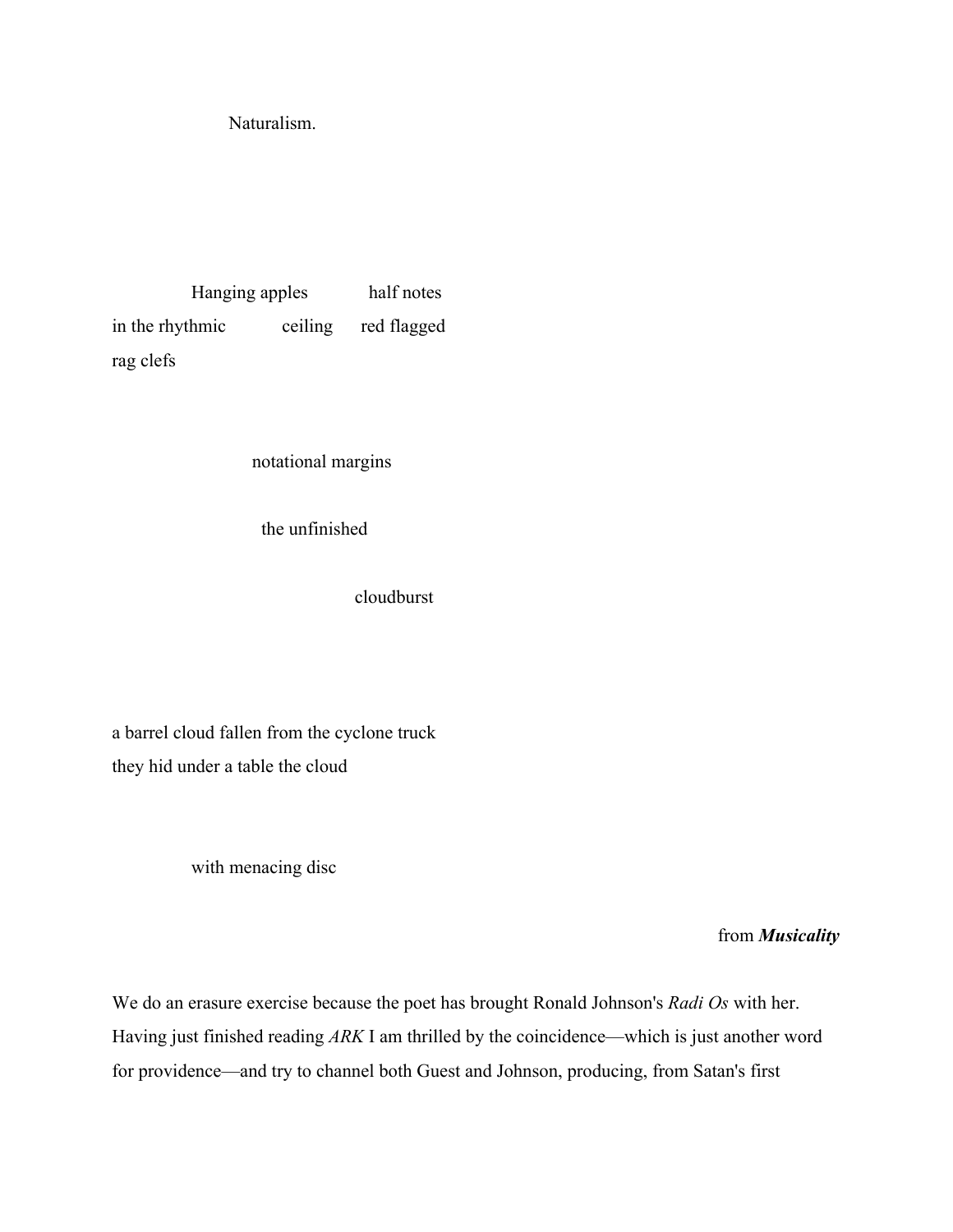speech:

of Heav'n we may hope and receive and breathe Eternity. By force impossible, create Light All things, all thoughts

Also in this cabin, the night prior, someone dressed as Dido shouts: Where is my Aeneas? And a young man with hair screaming from root to shoulderblade says: At an opera at McGill! And I am speechless, thinking, mercifully, of Guest:

## I love you

I have permitted myself to say choirs (as if the late birds sang in branches) when for them in the dusk at wind set the garage yields its water cup.

#### Not for us the paling light

the white urn at the driveway, nor for us the palmettos and the squeak of tiles The fountain at noonday cries, "You are not here" and the sea at its distance calls to a single path flanked by hibiscus, the sea reminds itself each day that it is solitary and the bather gambles in its waves as a suicide who says "tomorrow is another" an hour in the wrecker foam.

 I love you I am writing your name as if I were a Trojan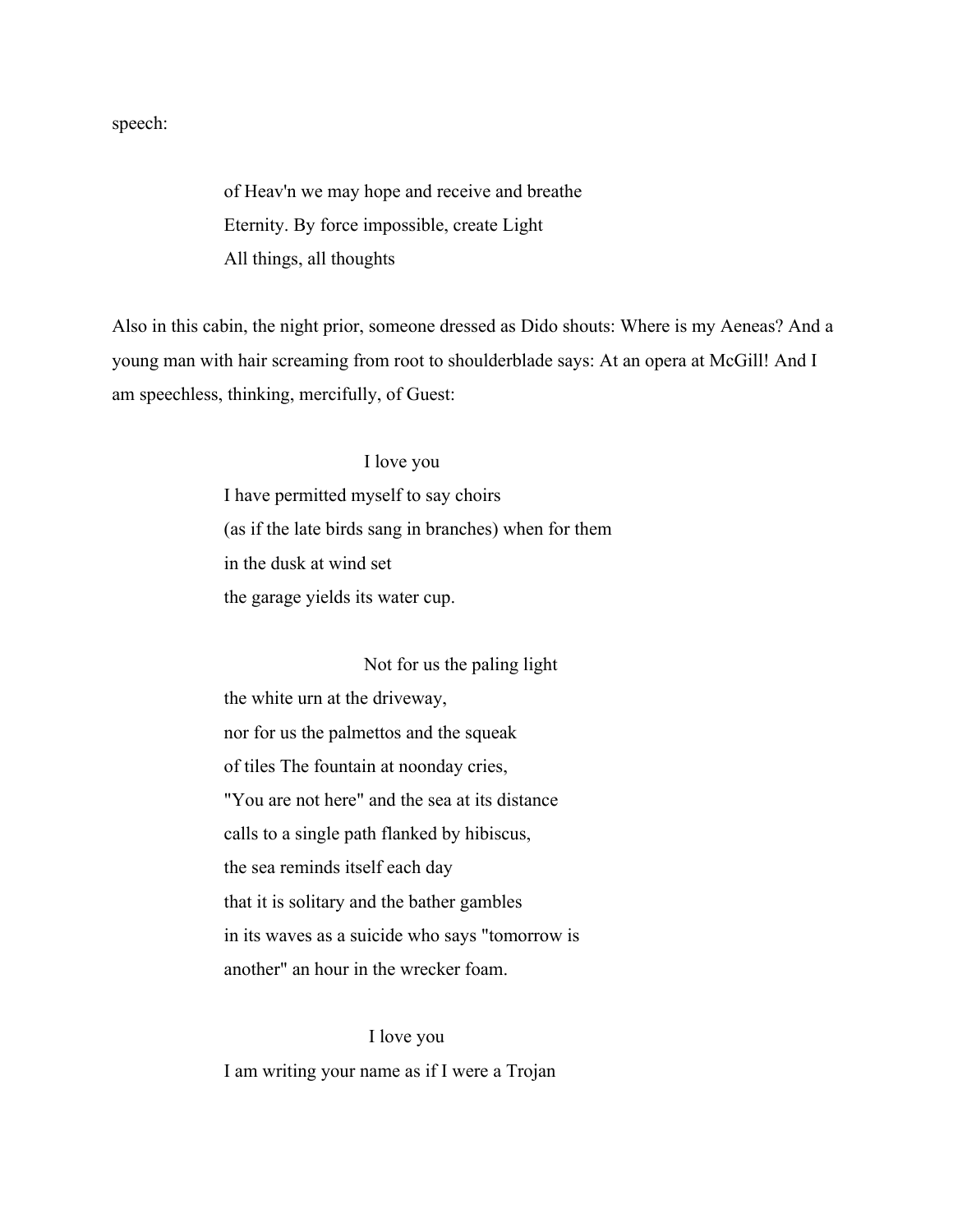who expected someone else to smooth shore of souls who said to the great reaches of wave and salt, "I am replenishing as a light falling on a single tree" and it is wonderful like ice on a floe,

 I love you miracle, mirror, word, all the same you come, you go I love you (on my rioting lawns the plaster flamingos endure your wonder)

## **Dido to Aeneas** (*Archaics*)

I find in Guest hymns, instructions, (notes for of and towards) paintings and installations, criticism, words of encouragement, confessions, conversations had and eavesdropped upon, yet-to-be-defined structures and architextures, and I find all this by merely reading—her words and her emptiness, her (dis)locations, (dis)beliefs—what she (un)conceals. On Guest's markedly unique poetics, Elizabeth Robinson writes:

> Erasure and Invisibility [...] have the quality of a natural force, though force is probably the wrong word here. Rather, presences visit the poem, having the agency to bear darkness and lift darkness [...] (*Barbara Guest: Reverie and Apparition,* 3)

My instinct is to disagree with Robinson's hesitation to use the word; but upon further reflection, I think, perhaps what she experiences here does not feel like force because it does not *act upon;* because, instead, the reader of Guest acts upon—*visits, bears, and lifts*—the poem. I am inclined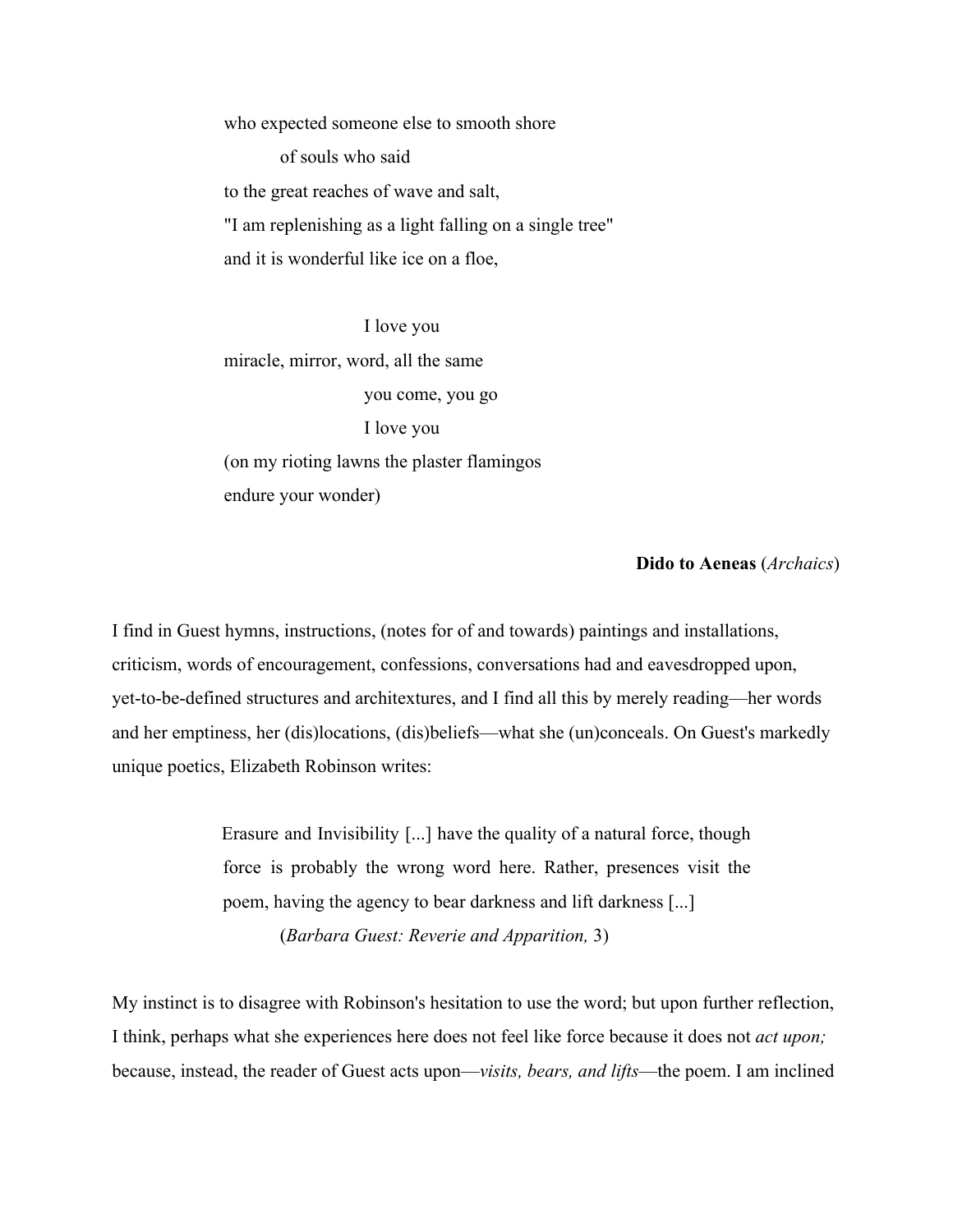to believe this. And if Guest's is a poetics of erasure, of presenced structures of absence, it follows that reading her is a unique kind of *poiesis*—one I confidently call e(mb)rasure.

By reading we elaborate, complete, and presence the poems beyond their built-in limitations; through us they become and exceed themselves.

 attached to skull and secret coordination —;

> a solitary cry and embrace masks an embrace of rosier blandishment

> > and these recoveries:

the clean

 interstices of *composition and brings the tenure or holding within the quill's HALT* and miscellany.